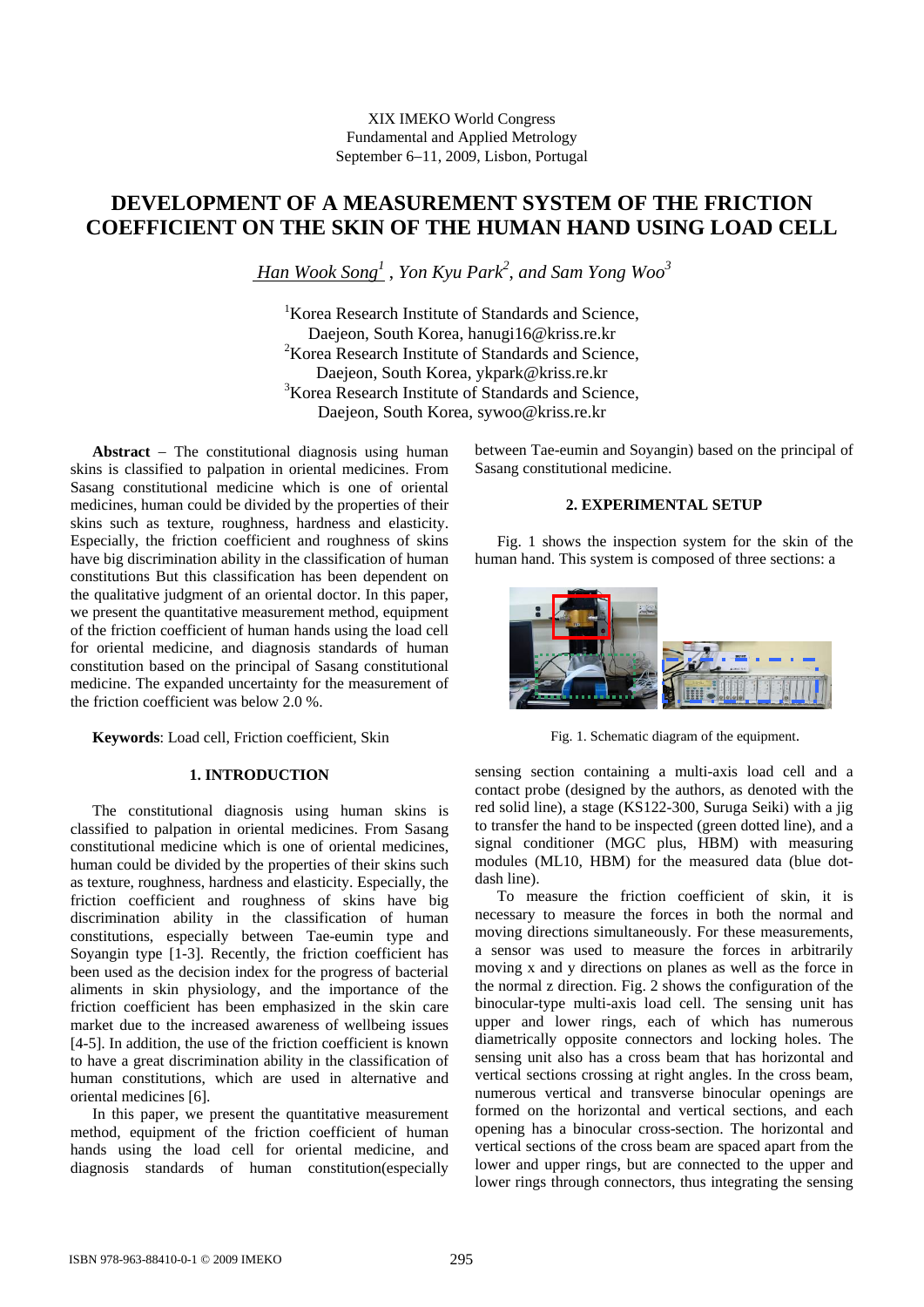unit into a single structure. The ends of the horizontal section of the cross beam are attached to the upper ring, and the ends of the vertical section are attached to the lower ring.



Fig. 2. Binocular-type multi-axis load cell.

This results in horizontal and vertical sections with different boundary conditions. Therefore, the load cell is asymmetrical in the horizontal and vertical directions, although the sensing element of the cross beam has symmetrical geometry of 90°.

The contact probe was designed to follow the flexion of the back skin surface of the hand by maintaining a constant load, as shown in Fig. 3. The guide was made from stainless steel and the middle bar from aluminum. The tip and stoppers were made of Teflon, which is similar in terms of mechanical properties to human skin.



Fig. 3. Constant load type probe.

The carrying stage for the hand was an axis linear stage with a travel distance was 300 mm in one direction. The load capacity was 196 N and the moving speed could vary up to 20 mm/s. For the perpendicular contacts between the tips and the hands, a carrying jig (Fig. 4) was fabricated and then tilted to obtain the maximum flatness of the contact point. The lower part of arm was fastened so as not to



Fig. 4. Jig to carry the hand being analyzed: (a) the hand placeholder, (b) the tilting screw for the vertical direction, (c) the tilting screws for the x and y directions on the horizontal plane and (d) fixing part for the lower arms.

move during the measurement, as shown in Fig. 4.

The measured data was sampled at the signal conditioner and transferred to a computer via a GPIB cable. The entire measuring system was controlled using software designed by NI-LabView Version 8.2.

#### **3. RESULTS AND ANALYSIS**

Table 1 shows the calibration results of the load cell tested by a dead weight, wire, and pulley method. The maximum interference error among the force signals for each direction was 0.74%. The interference error was defined as the ratio between the component force for the loaded direction and the component force for each direction. The capacity of the sensor was 10 N for the force components.

Fig. 5 shows the friction coefficient of the skin of a hand. We also inspected the hand five times. However, some fluctuations may be induced by the finger bones and blood vessels. The averaged friction coefficient of each measurement is summarized in Table 2. With these data, the uncertainty of the proposed system was calculated.

Table 1. Calibration results of the load cell.

| Load cell             |             | Fx       | Fy       | Fz.      |
|-----------------------|-------------|----------|----------|----------|
| Rated load (N)        |             | 10       | 10       | 10       |
| Rated output $(mV/V)$ |             | 0.3837   | 0.3902   | 0.6069   |
| Interference<br>error | $Fx = 10 N$ |          | 0.13%    | 0.74%    |
|                       | $Fv = 10 N$ | 0.39%    |          | $-0.25%$ |
|                       | $Fz = 10 N$ | $-0.34%$ | $0.00\%$ |          |



Fig. 5. Friction coefficients of hand skin.

Table 2. Friction coefficients of the skin of a human hand.

| Time             |       |       |       |       |       | Mean  |
|------------------|-------|-------|-------|-------|-------|-------|
| Average<br>Value | 0.382 | 0.375 | 0.388 | 0.386 | 0.378 | 0.382 |

The expanded uncertainty  $(W_p)$  was expressed as in (1) [7]:

$$
W_p = k \cdot w_c(\%) , k = 2 (95\%) \tag{1}
$$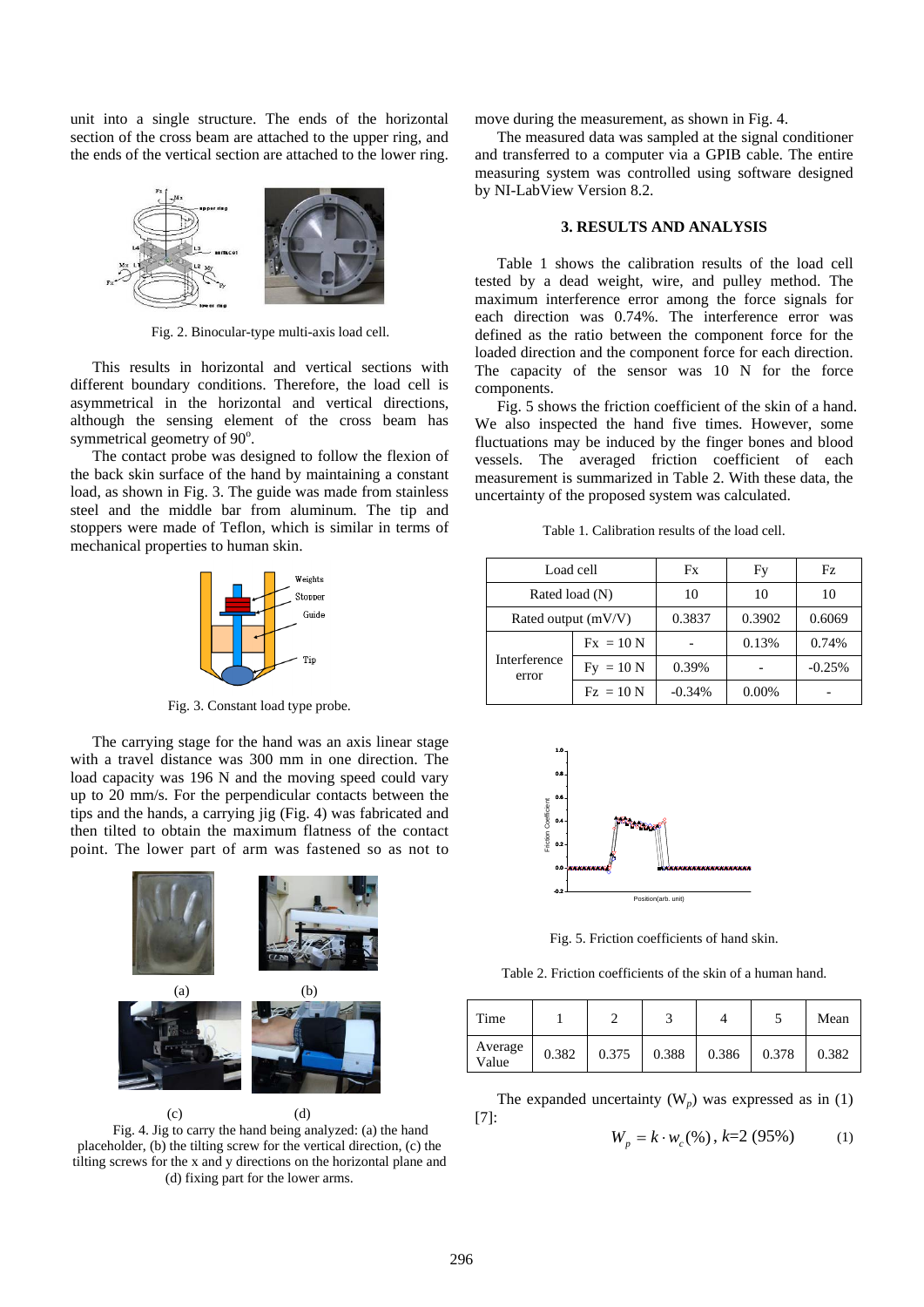where  $w_c$  is the relative combined uncertainty for the plate. It is defined in (2):

$$
w_c = \sqrt{w_{rx}^2 + w_{rz} + w_a^2 + w_s^2} (%)
$$
 (2)

In Eq. (2),  $w_{rx}$ ,  $w_{rz}$ ,  $w_a$ , and  $w_s$  are the uncertainties due to the resolution of the force measurements in the moving direction, the resolution of the force measurements in the normal direction, the relative repeatability, and the uncertainty of the load cell, respectively. The first three uncertainty values are defined by Eqs. (3), (4), and (5), respectively.

$$
w_{rx,p} = \frac{r}{2\sqrt{3} \cdot F_x} \times 100 \text{ (%)}
$$
 r: resolution of signal conditioner,

 $F_x$ : force in moving direction, (3)

$$
w_{rz,p} = \frac{r}{2\sqrt{3} \cdot F_z} \times 100 \text{ (%) } r \text{: resolution of signal conditioner,}
$$

 $F_z$ : force in normal direction, (4)

$$
w_{a,p} = \frac{(u_{\text{max}} - u_{\text{min}})}{2\sqrt{3} \cdot u_{\text{aver.}}}
$$
 × 100 (%)  $u_i$ : friction coefficient. (5)

If we assumed r to be  $0.021\%$  and w<sub>s</sub> to be  $0.12\%$ , w<sub>rx</sub>, w*rz*, and w*a* are 0.29%, 0.023%, and 0.60%, respectively, The value of  $w_c$  is 0.67% and that of  $W_p$  is 2.0%.

Two male subjects of twenties were selected to find the optimum skin region of the human hand for a quantitative diagnosis using the proposed system. The first was a Soyangin type and the second was a Tae-eumin type which was the constitution types in Sasang constitutional medicine [1], as determined through pre-testing and diagnosis of their constitution by doctors of oriental medicine. Before the measurement, the conditions of the subjects' hands, such as the temperature and the humidity, were synchronized because the mechanical properties of human skin are typically affected by the temperature and the humidity of the skin itself.

The measurement region was defined as the area of the width between the index finger and the ring finger of the left hand and the height between three middle fingers of the right hand which overlain onto the middle point of the middle finger bone of the left hand, as shown in Fig. 6. This region was chosen because an oriental medicine doctor



Fig. 6. Inspection regions in the back of left hand.

There were nine contact points in the region to find the optimum contact point for a quantitative palpation, and they were coordinated as (Top, Index), (Top, Long), (Top, Ring), to (Bottom, Ring).

The comparison between a Tae-eumin type and a Soyangin type was done by the system. The measurement was conducted by five times repeatedly for the nine contact points mentioned above. There were two scan directions. The first is the direction traversing the finger bones at which point a doctor oriental of medicine generally palpates the human hands, and the second is the direction along the bones, which will simplify the measurements owing to the flatness of the scan path.

For the traversing direction, a Tae-eumin type had higher friction coefficients than a Soyangin type for the (Top, Ring), (Middle, Ring) and (Bottom, Ring) measurements, which is in good agreement with the qualitative measurements of a oriental medicine doctor and several sources from antiquity [1-3] (Fig. 7). However, there were no consistent relationships in the remaining coordination measurements (Fig. 8 and Fig. 9). From this result, the region along the ring finger was optimum for the diagnosis, which is in good agreement with the traditional method used in oriental medicine.

Using the proposed system, the friction coefficients from two constitutions were compared. Each data point was collected from the 20 Tae-eumin and Soyangin male subjects pre-diagnosed by the East-West Neo Medical Center at Kyung Hee University using the contact point of (Middle, Ring). Fig. 10 shows the distribution of the friction coefficient for each constitution, and Table 3 summarizes



Fig. 7. Comparison of the friction coefficients between Taeeumin and Soyangin along the index finger line in the transverse scan direction



Fig. 8. Comparison of friction coefficients between Tae-eumin and Soyangin along the long finger line in the transverse scan direction